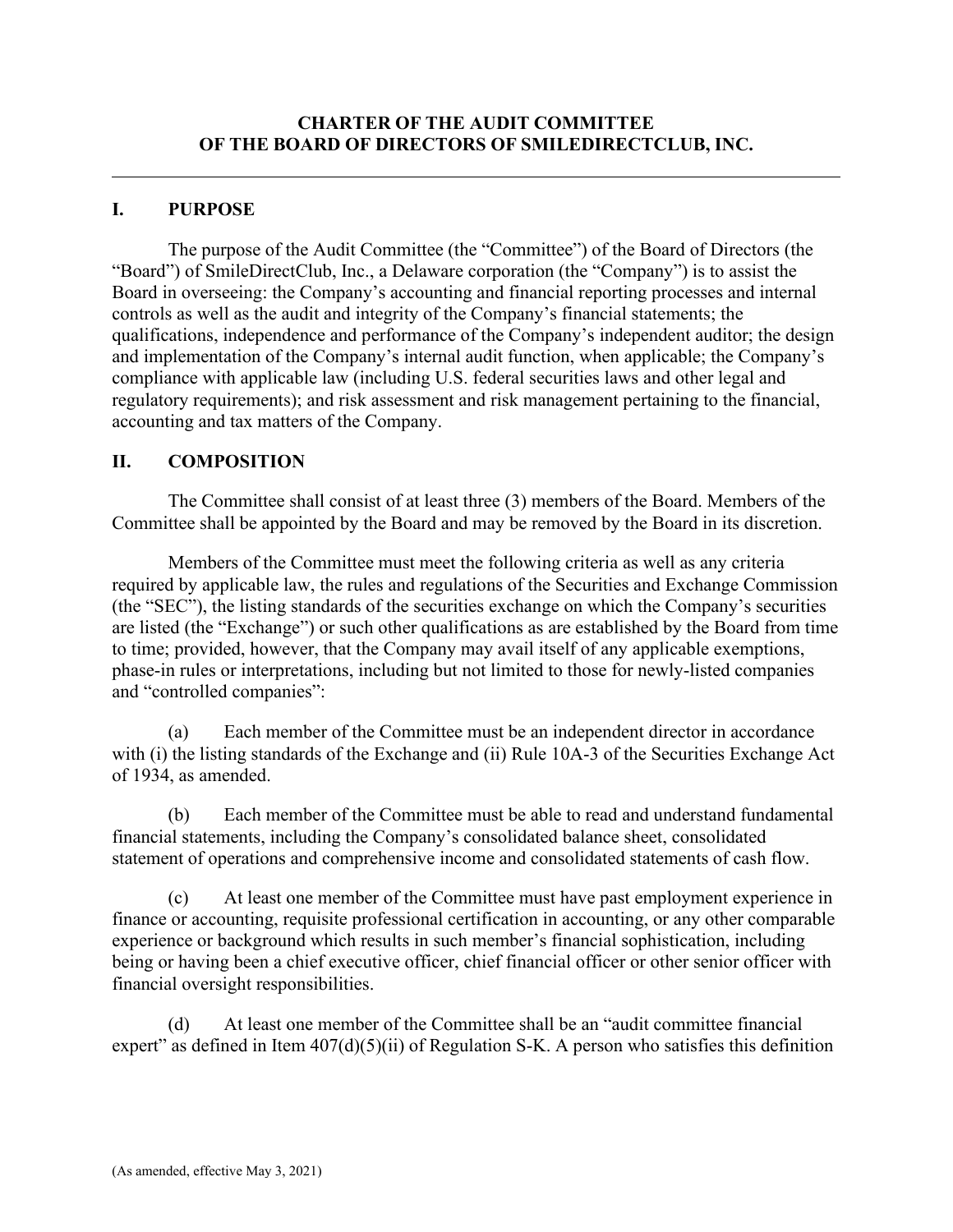of audit committee financial expert will also be presumed to have the requisite financial sophistication.

(e) If a member of the Committee expects to or simultaneously serves on the audit committees of more than two (2) other public companies, the Board shall review the facts and circumstances and make a determination as to whether such simultaneous service would or would not impair the ability of such member to effectively serve on the Committee. The Company shall disclose such determination in its annual proxy statement.

The Board may designate a chairperson of the Committee. In the absence of that designation, the Committee may designate a chairperson by majority vote of the members of the Committee; provided that, the Board may replace any chairperson designated by the Committee at any time.

The Committee may form subcommittees for any purpose that the Committee deems appropriate and may delegate to such subcommittees such power and authority as the Committee deems appropriate. If designated, each such subcommittee will establish its own schedule and maintain written minutes of its meetings and actions by written consent, which minutes and actions will be filed with the minutes of the meetings of the Board. The Committee shall not delegate to a subcommittee any power or authority required by law, regulation or listing standard to be exercised by the Committee as a whole.

Members of the Committee shall receive such fees or other compensation, if any, for their service as Committee members as may be determined by the Board in its sole discretion. Members of the Committee may not receive any compensation from the Company except the fees or other compensation that they receive for service as a member of the Board or any committee thereof.

## **III. DUTIES AND RESPONSIBILITIES**

The function of the Committee is primarily one of oversight. The Company's management is responsible for preparing the Company's financial statements, and the independent auditor is responsible for auditing and reviewing those financial statements. The Committee is responsible for assisting the Board in overseeing the conduct of these activities by management and the independent auditor. The Committee is not responsible for providing any expert or special assurance as to the financial statements or the independent auditor's work. It is recognized that the members of the Committee are not full-time employees of the Company, that it is not the duty or responsibility of the Committee or its members to conduct "field work" or other types of auditing or accounting reviews or procedures or to set auditor independence standards, and that each member of the Committee shall be entitled to rely on (i) the integrity of those persons and organizations within and outside the Company from which the Committee receives information and (ii) the accuracy of the financial and other information provided to the Committee, in either instance absent actual knowledge to the contrary.

While the members of the Committee have the duties and responsibilities set forth in this Charter, nothing contained in this Charter is intended to create, or should be construed as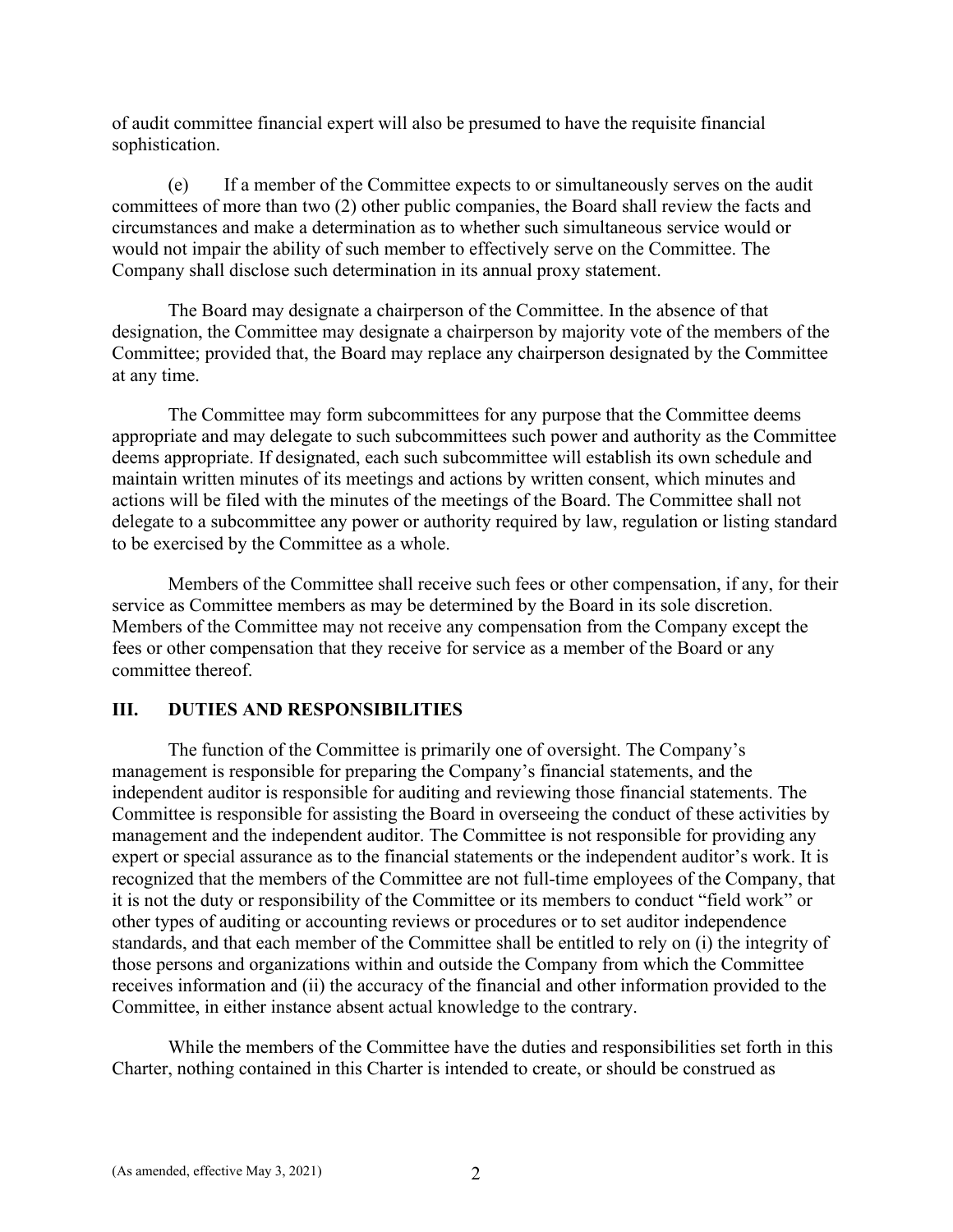creating, any responsibility or liability of members of the Committee, except to the extent otherwise provided under applicable federal or state law.

The following are the principal recurring responsibilities and duties of the Committee. The Committee may perform such other functions as are consistent with its purpose and applicable law, rules and regulations and as the Board may request.

# *1. Select and Hire the Independent Auditor and Any Other Registered Public Accounting Firm*

The Committee, in consultation with the Company's Chief Executive Officer and Chief Financial Officer, shall:

(a) appoint, retain, compensate, and, where appropriate, replace the independent auditor. The independent auditor will report directly to the Committee;

(b) approve (i) the hiring and discharging of the independent auditor, (ii) all audit engagement fees and terms, and (iii) all permissible non-audit engagements with the independent auditor; and

(c) appoint, retain, compensate, oversee and, where appropriate, replace any other registered public accounting firm engaged for the purpose of preparing or issuing an audit report or performing other audit, review, or attest services for the Company.

# *2. Supervise and Evaluate the Independent Auditor and Any Other Registered Public Accounting Firm*

The Committee shall:

(a) oversee and evaluate the work of (i) the independent auditor and (ii) any other registered public accounting firm engaged for the purpose of preparing or issuing an audit report or performing other audit, review or attest services for the Company, which evaluation shall include a review and evaluation of the lead partner of the independent auditor. The Committee shall review, in consultation with the independent auditor, the annual audit plan and scope of audit activities and monitor such plan's progress;

(b) review and resolve any disagreements that may arise between management and the independent auditor regarding internal controls or financial reporting; and

(c) at least annually, obtain and review a report by the independent auditor that describes (i) the independent auditor's internal quality control procedures and (ii) any material issues raised by the most recent internal quality-control review, peer review or Public Company Accounting Oversight Board (the "PCAOB") review of the independent auditor or by any other inquiry or investigation by governmental or professional authorities, within the preceding five years (or such other period as may be requested by the Committee), regarding any independent audit performed by the independent auditor, and any steps taken to deal with any such issues.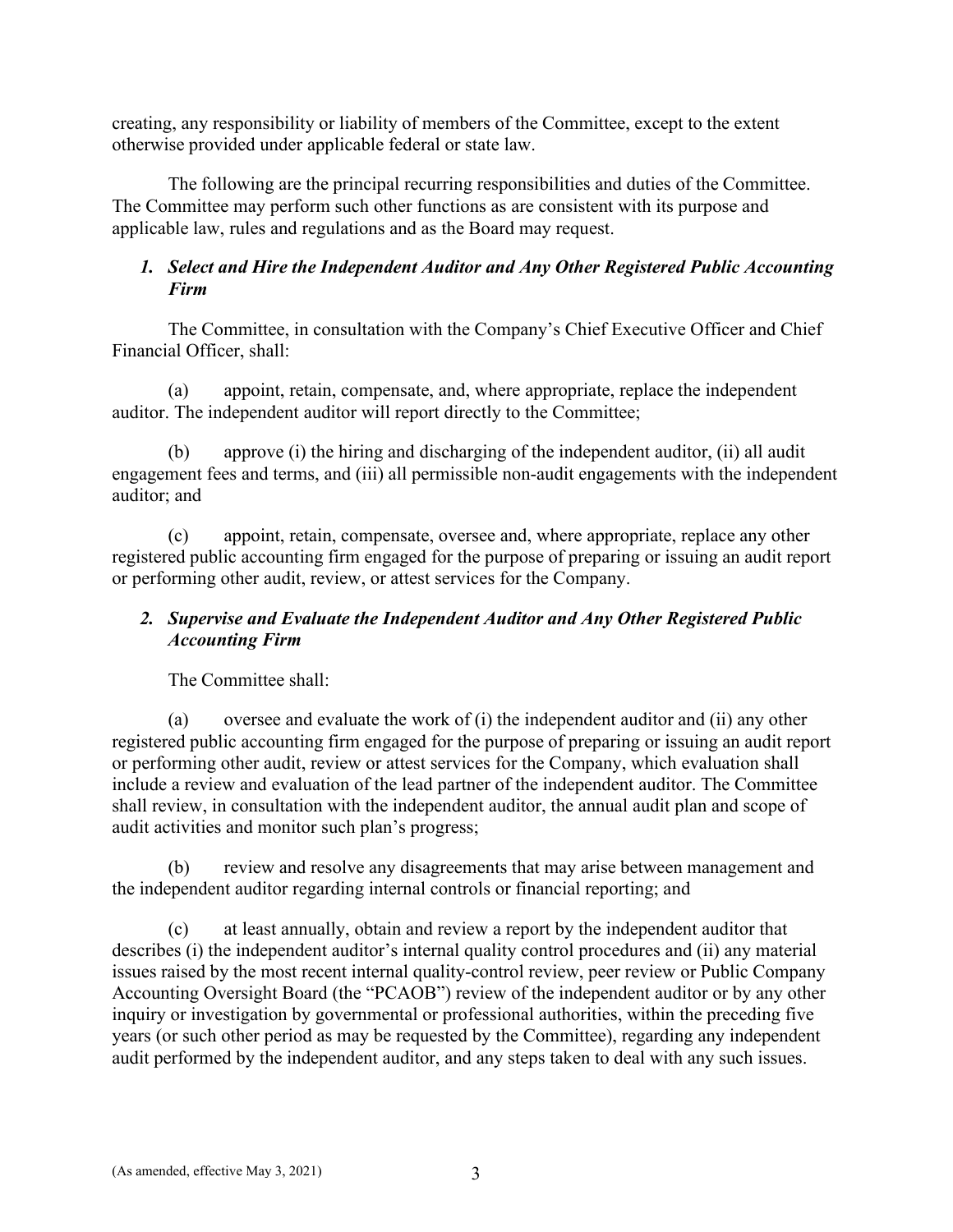## *3. Evaluate the Independence of the Independent Auditor*

The Committee shall:

(a) review and discuss with the independent auditor the written independence disclosure required by the applicable requirements of the PCAOB;

(b) review and discuss with the independent auditor on a periodic basis any other relationships or services (including permissible non-audit services) that may affect its objectivity and independence;

(c) oversee the rotation of the independent auditor's lead audit and concurring partners and the rotation of other audit partners, with applicable time-out periods, in accordance with applicable law; and

(d) take, or recommend to the Board that it take, appropriate action to oversee the independence of the Company's independent auditor.

## *4. Approve Audit and Non-Audit Services and Fees*

The Committee shall (i) review and approve, in advance, the scope and plans for the audits and the audit fees and (ii) approve in advance (or, where permitted under the rules and regulations of the SEC, subsequently) all non-audit services to be performed by the independent auditor or any other registered public accounting firm that are not otherwise prohibited by law and any associated fees. The Committee chairperson may delegate to one or more members of the Committee the authority to pre-approve audit and permissible non-audit services and any associated fees, as long as such pre-approval is presented to the full Committee at scheduled meetings. The Committee may, in accordance with applicable law, establish pre-approval policies and procedures for the engagement of independent accountants to render services to the Company.

#### *5. Review Financial Statements*

The Committee shall review and discuss the following with management and the independent auditor, as applicable:

(e) the scope and timing of the annual audit of the Company's financial statements;

(f) the Company's annual audited and quarterly financial statements and annual and quarterly reports on Form 10-K and 10-Q, including the disclosures in "Management's Discussion and Analysis of Financial Condition and Results of Operations";

 $(g)$  the results of the independent audit and the quarterly reviews, and the independent auditor's opinion on the annual financial statements;

(h) the reports and certifications regarding internal control over financial reporting and disclosure controls and procedures;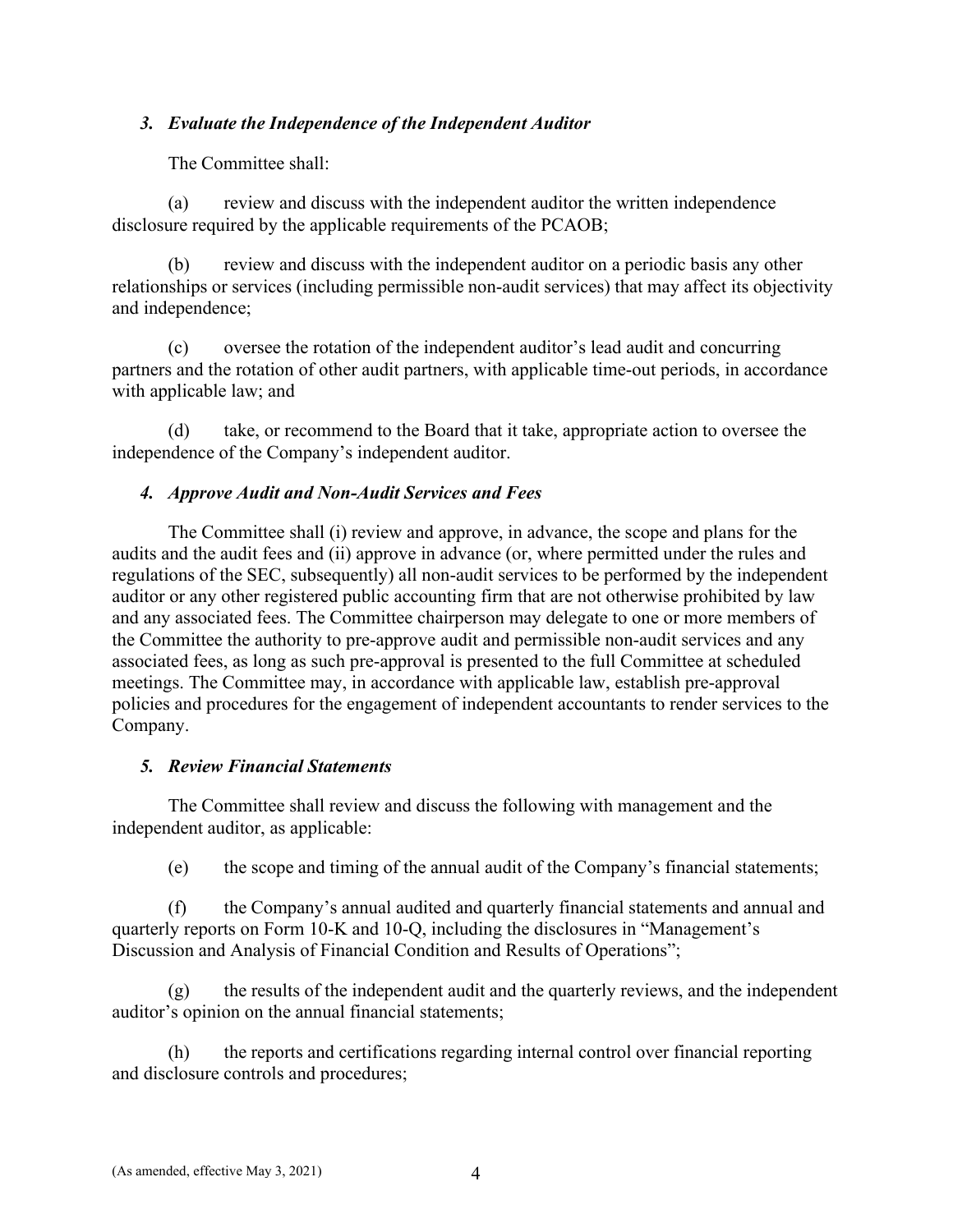(i) major issues regarding accounting principles and financial statement presentations, including any significant changes in the Company's selection or application of accounting principles;

(j) analyses prepared by management or the independent auditor setting forth significant financial reporting issues and judgments made in connection with the preparation of the financial statements;

(k) the effect of regulatory and accounting initiatives on the Company's financial statements;

(l) any significant changes required or taken in the audit plan as a result of any material control deficiency;

(m) any problems or difficulties the independent auditor encountered in the course of its audit work, including any restrictions on the scope of the auditor's activities or on access to requested information, and management's response; and

(n) any significant disagreements between management and the independent auditor.

# *6. Audited Financial Information; Committee Report*

The Committee shall recommend that the audited financial statements be included in the Company's annual reports on Form 10-K and shall prepare the report of the Committee that SEC rules require to be included in the Company's annual proxy statement.

# *7. Reports and Communications from the Independent Auditor*

The Committee shall review and discuss quarterly reports from the independent auditor concerning the following:

(a) all critical accounting policies and practices to be used by the Company;

(b) all alternative treatments of financial information within generally accepted accounting principles ("GAAP") that the auditor has discussed with management, ramifications of the use of these alternative disclosures and treatments, and the treatment preferred by the independent auditor if different from that used by management;

(c) other material written communications between the independent auditor and management, such as any management letter or schedule of unadjusted differences; and

(d) other matters required to be communicated to the Committee under generally accepted auditing standards and other legal or regulatory requirements, including any matters required to be communicated under PCAOB Auditing Standards No. 16, Communications with Committees.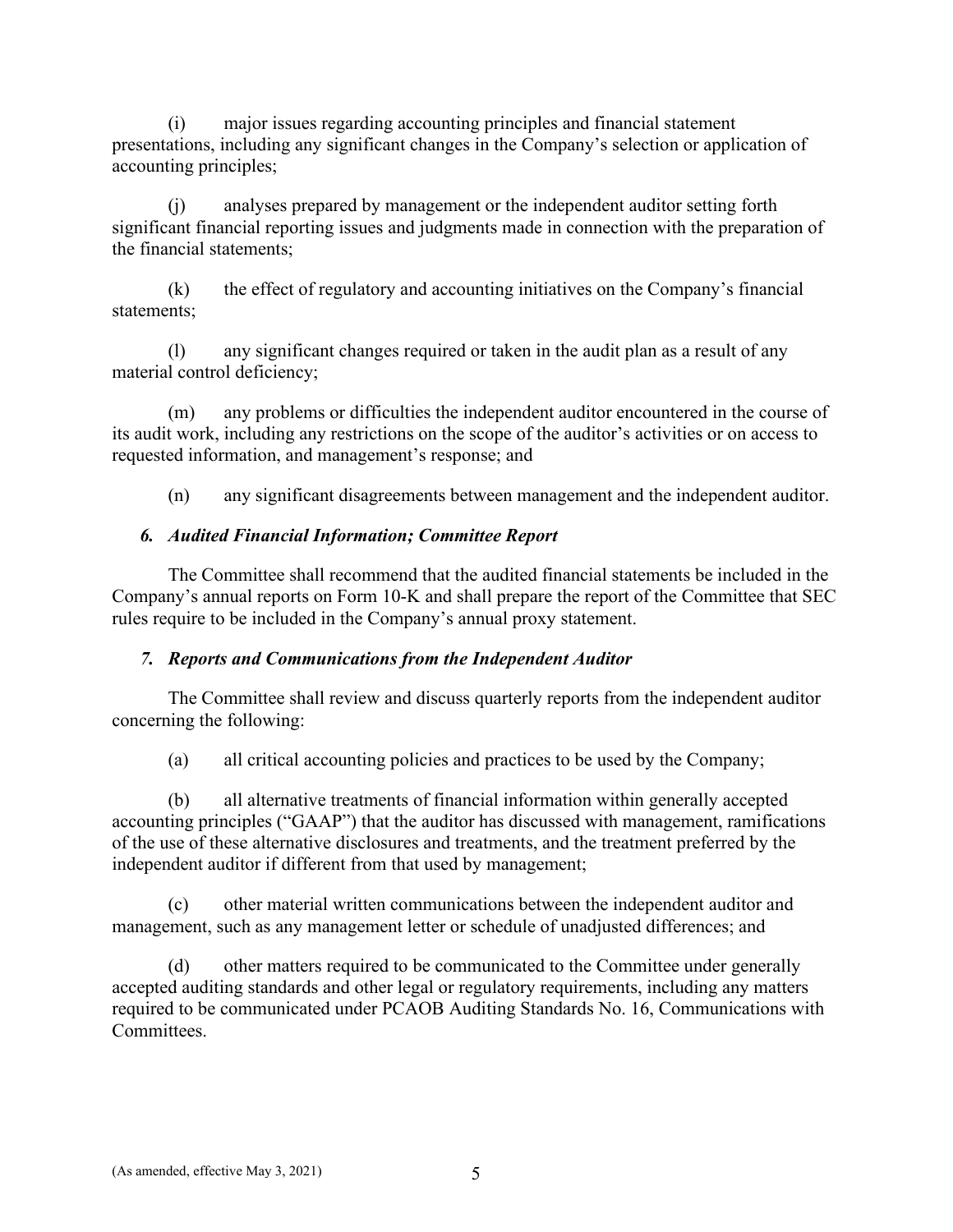## *8. Earnings Press Releases and Earnings Guidance*

The Committee shall review earnings press releases, as well as financial information and earnings guidance provided to the public, analysts and ratings agencies.

### *9. Internal Controls*

The Committee shall review and discuss with management and the independent auditor the adequacy and effectiveness of the Company's internal controls, including any changes, significant deficiencies or material weaknesses in those controls reported by the independent auditor or management, any special audit steps adopted in light of significant control deficiencies, and any fraud, whether or not material, that involves management or other Company employees who have a significant role in the Company's internal controls.

## *10. Disclosure Controls and Procedures*

The Committee shall review and discuss the adequacy and effectiveness of the Company's disclosure controls and procedures.

## *11. Internal Audit Function*

The Committee shall:

(a) meet periodically with the Company personnel primarily responsible for the design and implementation of the internal audit function; and

(b) meet periodically with management and review management's plans with respect to the responsibilities, budget and staffing of the internal audit function, and the Company's plans for the implementation of the internal audit function.

## *12. Legal and Regulatory Compliance*

The Committee shall review and discuss with management and the independent auditor (i) the overall adequacy and effectiveness of the Company's legal, regulatory and ethical compliance programs, including the Company's Code of Business Conduct and Ethics, compliance with the Foreign Corrupt Practices Act and foreign anticorruption laws, and compliance with export control regulations and (ii) reports regarding compliance with applicable laws, regulations and internal compliance programs, in each case to the extent pertaining to financial, accounting and/or tax matters. The Committee shall discuss with management and the independent auditor any correspondence with regulators or governmental agencies and any published reports that raise material issues regarding the Company's financial statements or accounting policies. The Committee shall discuss with the Company's general counsel legal matters that may have a material impact on the financial statements or the Company's compliance procedures that pertain to financial, accounting, investment or tax matters of the Company.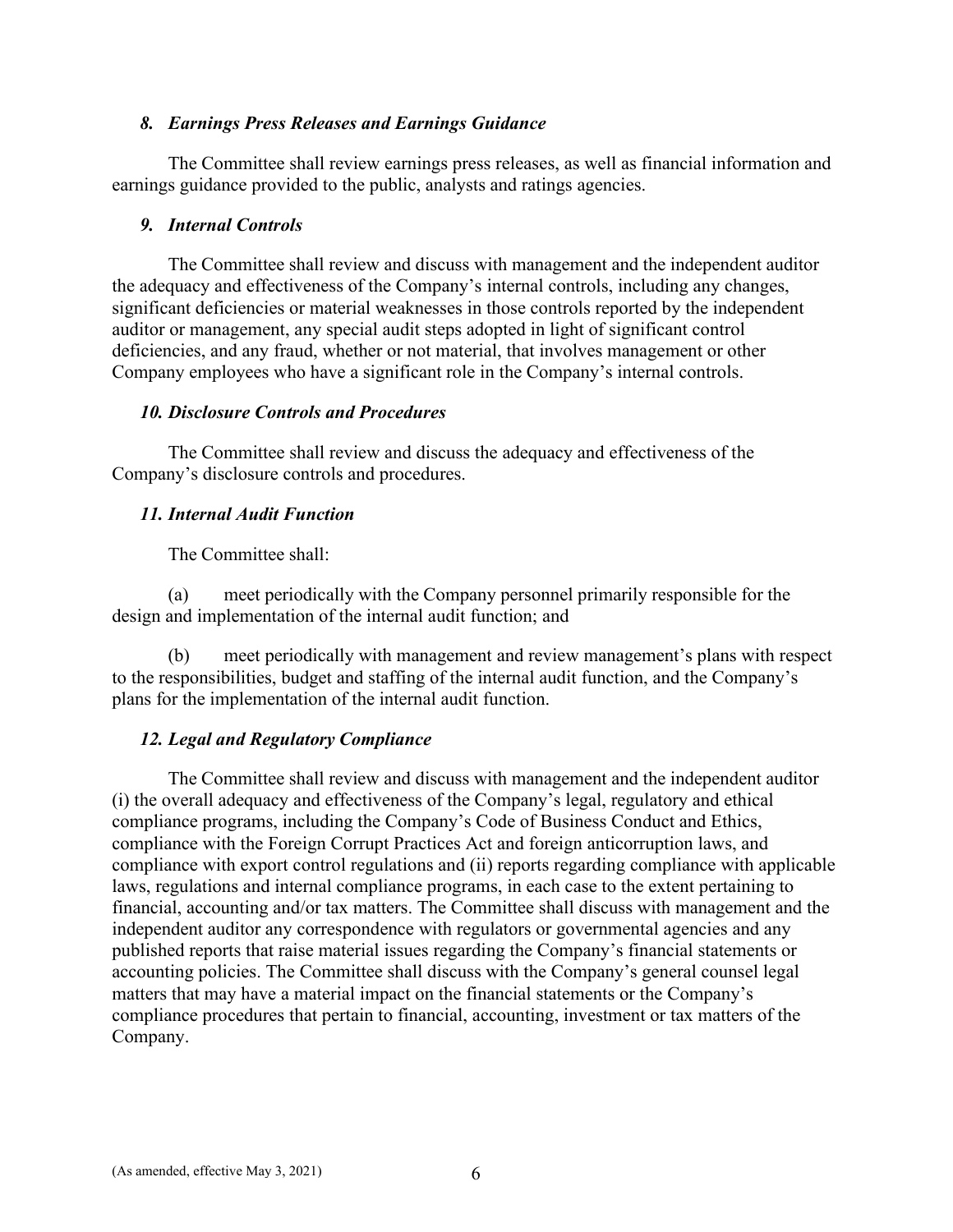#### *13. Complaints*

The Committee shall oversee procedures established for the receipt, retention and treatment of complaints on accounting, internal accounting controls or audit matters, as well as for confidential and anonymous submissions by the Company's employees concerning questionable accounting or auditing matters.

#### *14. Risks*

The Committee shall review and discuss with management, the internal auditors, if applicable, and the independent auditor the Company's major financial risk exposures and the steps management has taken to monitor and control those exposures, including the Company's guidelines and policies with respect to risk assessment and risk management pertaining to financial, accounting, legal, compliance, investment and tax matters. In addition, the Committee will review the Company's risk management framework and programs, overall risk profile and risk exposures with the Board.

#### *15. Internal Information Systems*

The Committee will receive a presentation, at least annually, from management, and discuss with management the Company's management information systems, including their overall design and operation, significant plans for system upgrades, enhancements and further automation; and any other plans to enhance the overall quality, accuracy, security and timeliness of critical information.

#### *16. Treasury Oversight*

The Committee will review with management the Company's (i) investment philosophy and policies, (ii) allocation and performance of its investment portfolio, (iii) management of investment risk, (iv) policies and procedures to comply with laws and regulations pertinent to the Company's investment portfolio, and (v) foreign exchange risk management.

#### *17. Related Party Transactions*

The Committee shall (i) review and oversee all transactions between the Company and a related person for which review or oversight is required by applicable law or that are required to be disclosed in the Company's financial statements or SEC filings and (ii) develop policies and procedures for the Committee's review, approval and/or ratification of such transactions.

#### *18. Hiring of Auditor Personnel*

The Committee shall set hiring policies for the Company with regard to employees and former employees of the Company's independent auditor.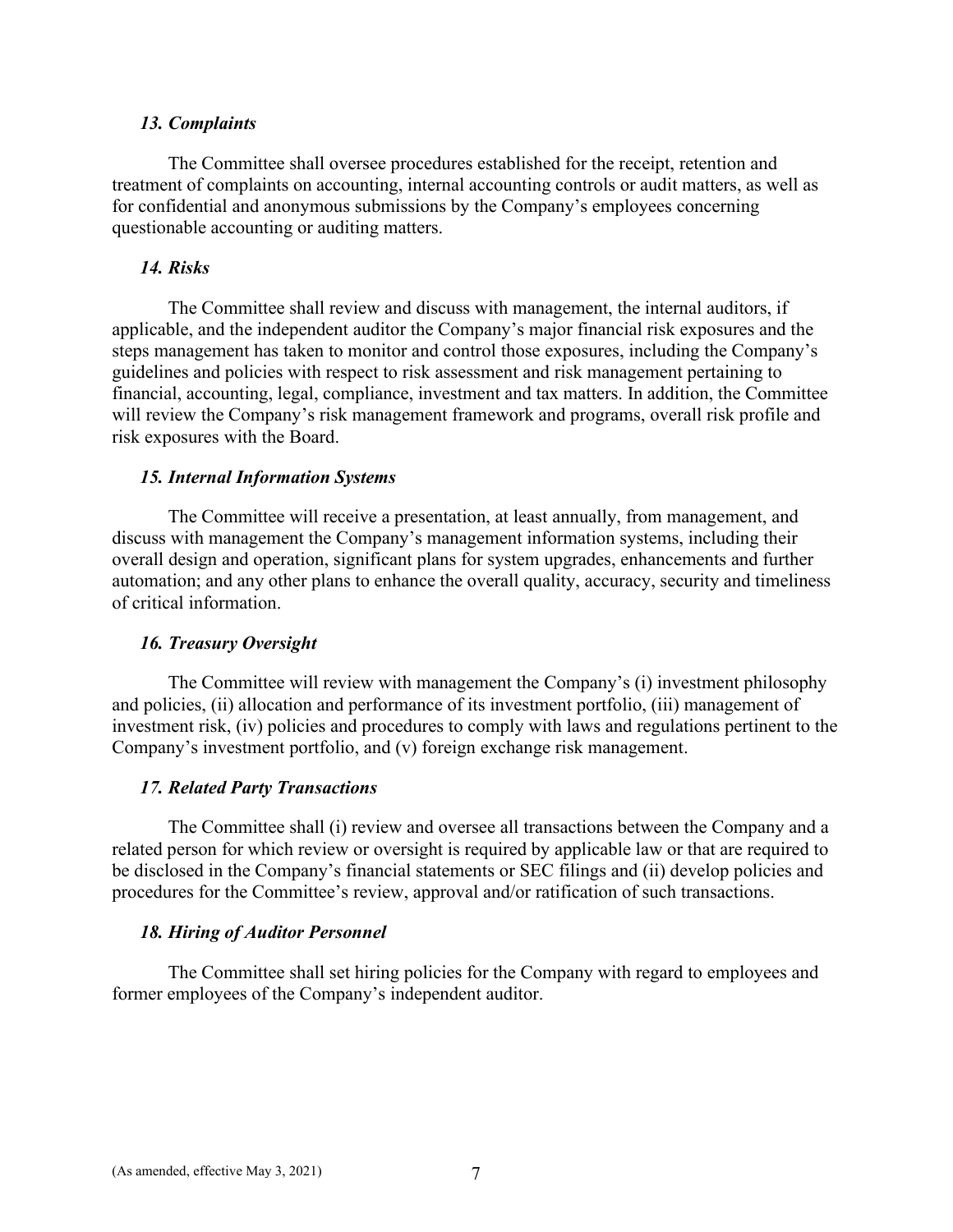### *19. Committee Performance and Charter Review*

The Committee will review and reassess its performance and the adequacy of this Charter at least annually and shall submit any recommended changes to this Charter to the Board for approval.

## **IV. MEETINGS AND PROCEDURES**

The Committee will meet at least four (4) times each year (with additional meetings as it deems necessary or appropriate) at such times and places as the Committee determines. The chairperson of the Committee shall preside at each meeting. The chairperson will approve the agenda for the Committee's meetings, and any member may suggest items for consideration. If a chairperson is not designated or present, an acting chair may be designated by the Committee members present.

A majority of the members of the Committee present in person or by means of a conference telephone or other communications equipment by means of which all persons participating in the meeting can hear each other shall constitute a quorum. The Committee may act by written consent (which may include electronic consent) in lieu of a meeting in accordance with the Company's bylaws.

The Committee shall maintain written minutes of its proceedings and actions by written consent, which minutes and actions by written consent will be filed with the minutes of the meetings of the Board.

The Committee shall meet periodically with members of management and the independent auditor in separate executive sessions as the Committee deems appropriate.

The Committee may invite to its meetings any director, officer or employee of the Company and such other persons as it deems appropriate in order to carry out its responsibilities. The Committee may also exclude from its meetings any persons it deems appropriate in order to carry out its responsibilities, including non-management directors who are not members of the Committee.

The Committee shall report regularly to the Board with respect to the Committee's activities, determinations and recommendations, including (i) management's activities with respect to the design and implementation of the internal audit function; (ii) financial and enterprise risk assessment and risk management and (iii) any significant issues that arise with respect to the quality or integrity of the Company's financial statements, internal controls, disclosure controls and procedures, the Company's compliance with legal or regulatory requirements or the performance and independence of the Company's independent auditor, as applicable.

## **V. INVESTIGATIONS; ACCESS**

In the course of its duties, the Committee shall have authority, at the Company's expense, to investigate any matter brought to its attention.